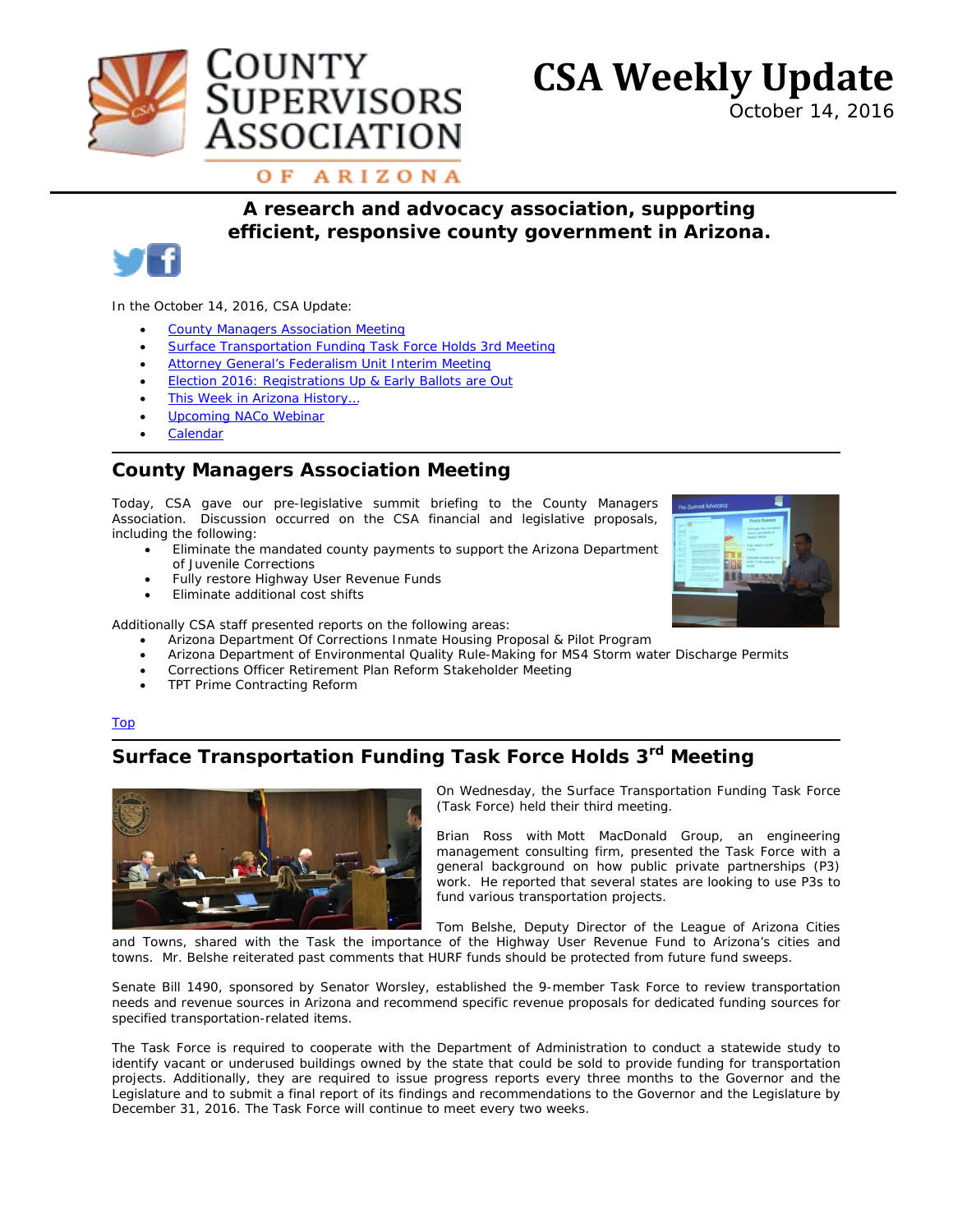Committee members include: Alan Maguire; Jim Rounds (Rounds Consulting); Kevin McCarthy (ATRA), Mary Peters (Mary Peters Consulting Group); Grant Nulle (Arizona Department of Revenue); Julie Pastrick (Flagstaff Chamber of Commerce); John Ragan (AZ Chamber of Commerce and Industry); Michael Tully; David Williams.

#### Top

### <span id="page-1-0"></span>**Attorney General's Federalism Unit Interim Meeting**

This week the Federalism Unit of the Attorney General's (AG) office briefed Legislators and staff on the unit's progress on current cases and what the unit expects going forward.

The AG's office discussed efforts to counter frivolous lawsuits, Environmental Protection Agency actions, identity theft, and changes to the Waters of the United States (WOTUS) rules. The AG's office is also working on cases regarding overtime rules for white collar workers and the Obama Administration's recent pronouncements on transgender bathroom use. The AG's office argued that many of the federal government's programs and initiatives were intrusive and burdensome.

The AG's office, either singularly or in coordination with other states, is currently litigating with a number of federal agencies. Among those efforts, they are litigating with the Environmental Protection Agency (EPA) regarding ozone restrictions. The AG is arguing that EPA ozone rules are unrealistic because in many places, the combination of natural ozone and ozone that blows in from other places nearly exceeds the EPA's maximum limits. The AG is also fighting new WOTUS rules that they argue are a substantial intrusion on states' traditional rights. As with much of the Federalism Unit's litigation, this lawsuit was brought jointly with a number of other states as a cost-sharing and mutual reinforcement measure.

Also of interest was the AG's activity regarding the Mexican Gray Wolf and the U.S. Fish and Wildlife Service's efforts to increase the wolf's Arizona population. The AG is joining a multistate amicus curiae brief to influence a case that deals with the wolf.

For more information about the Federalism Unit's activities, please [click here,](https://www.azag.gov/press-release/arizona-leads-16-states-supporting-legal-challenge-dcs-anti-second-amendment-ordinance) [here](https://www.azag.gov/latest-news/azag-federalism-unit-scores-9th-circuit-victory) and [here.](https://www.azag.gov/press-release/ag-brnovich-statement-u-s-supreme-court-grants-stay-blocking-epa-clean-power-plan)

#### Top

### <span id="page-1-1"></span>**Election 2016: Registrations Up & Early Ballots are Out**

With the general election just 24 days away, Arizona's Secretary of State Michele Reagan announced the unofficial voter registration totals earlier this week. A detailed Voter Registration Report will be issued later this month.

Since the last report on August 22, statewide voter registration has increased by 119,270 individuals with all recognized parties seeing an increase in membership. The Democratic Party increased by 35,564, Republicans rose 30,671, Libertarians 1,744 and the Green Party added 431. The state's "independents" or those who have not designated a recognized party grew by the largest margin of 50,860.



Early ballots were sent out on October 12 and voters across the state are able to cast their ballots at early voting sites within their county around the state.

For more information on the ballot initiatives and the candidates that will be on ballots across the state, please click [here](http://www.countysupervisors.org/research/elections/) and [here.](http://www.arizona.vote/)

**Source[: Arizona Secretary of State](http://www.azsos.gov/)** 

Top

#### <span id="page-1-2"></span>**This Week in Arizona History…**

October 13, 1909, President William Howard Taft visited the Arizona Territory on a transcontinental tour. On his visit, which included a stop at the Grand Canyon, he promised to do his best to bring statehood to the territory.